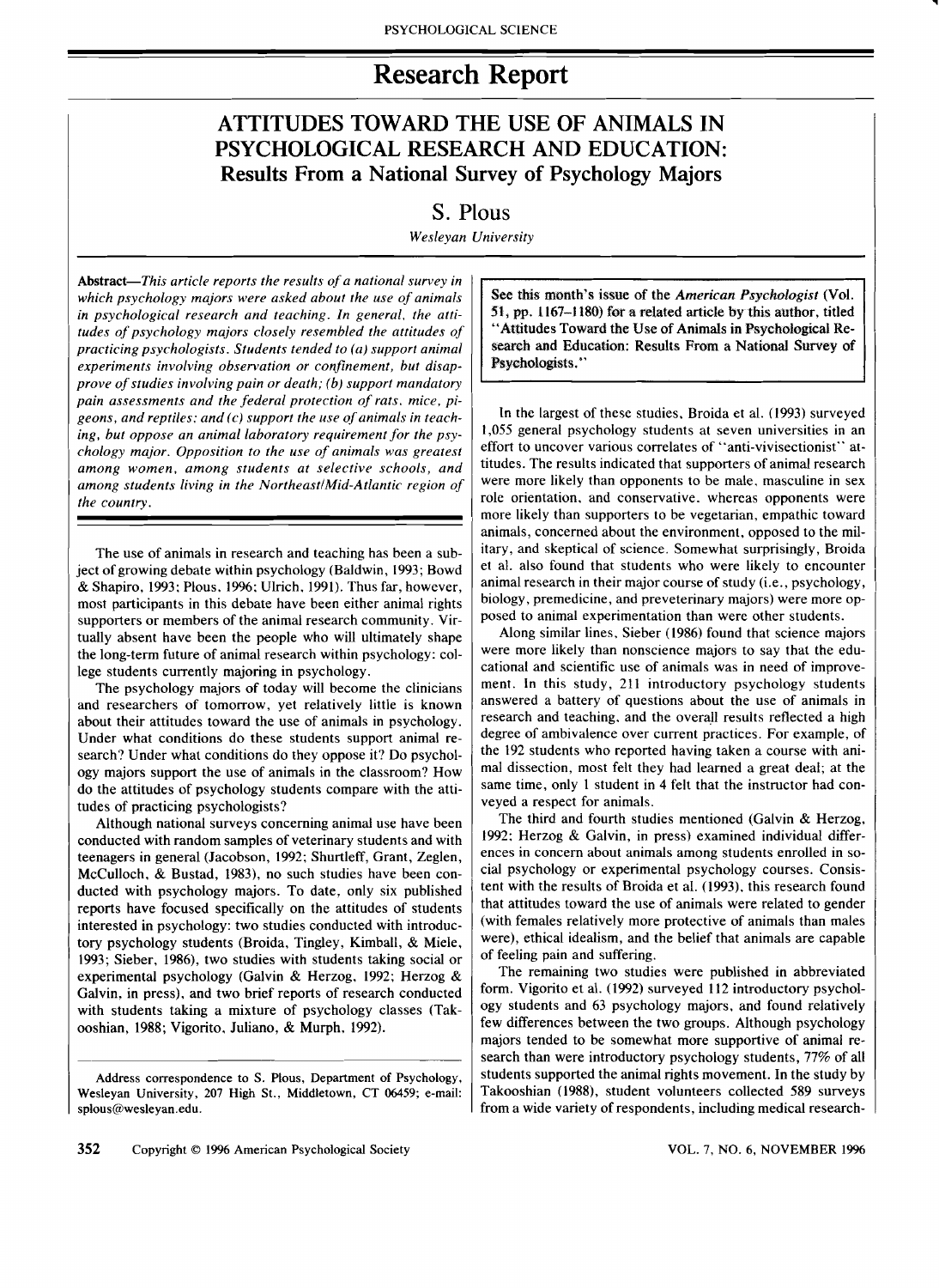#### PSYCHOLOGICAL SCIENCE

ers, psychology students, and members of the New York public. Takooshian found no significant differences among students, researchers, and members of the general public when it came to attitudes toward animal research; most groups averaged near the center of Takooshian's scale, indicating "equally mixed feelings" about animal research (p. 8).

Taken together, these six studies suggest, among other things, that students interested in psychology (a) feel a sense of ambivalence over the use of animals in research and education, (b) do not differ systematically from other people in their concern for animals, and (c) exhibit a gender difference in which women are more likely than men to oppose animal experimentation. Except for the study by Vigorito et al. (1992), however, these studies were not designed to describe the attitudes held by psychology majors, so it is unclear how representative the findings are of the attitudes of students continuing on in psychology. Moreover, all six studies relied on convenience samples rather than random samples, further complicating the question of generalizability.

In an effort to gather a representative cross section of attitudes from psychology majors nationwide, the present study was based on a probability sample of psychology majors drawn from colleges and universities around the country. In all, 1,188 students from 42 schools completed a survey on their attitudes toward the use of animals in psychology. To facilitate comparisons between students' attitudes and psychologists' attitudes, the survey was designed to parallel a contemporaneous national survey of nearly 4,000 practicing psychologists (Pious, 1996). The focus of the survey was on three main topics: (a) the use of animals in psychological research, (b) research regulations and the humane care of animals, and (c) the use of animals in undergraduate psychology classes.

#### METHOD

#### Participants

A two-stage cluster sampling technique was used to generate a national probability sample of undergraduate psychology majors.

### *Stage* J

A sampling frame of 708 eligible schools was constructed using *Peterson's Guide to Four-Year Colleges:* 1994 (Peterson's Guides, 1993). The frame included only "state," "staterelated," and "independent" colleges and universities (e.g., religious schools were excluded). Institutions were also excluded if they had enrollments below 1,000 or if they had obvious specializations (e.g., colleges of design). So as to ensure regional diversity, the sample was further limited to a maximum of two institutions per state and one campus per university or college system. From this sampling frame, 50 schools offering an undergraduate psychology major were randomly selected. The departmental chair at each school was then contacted and told that the study was being underwritten by the National Science Foundation, that all participating departments would be entered in a drawing for a laser printer, and that the only requirement for participation was that a department have a min-

VOL. 7, NO.6, NOVEMBER 1996

imum of 30 psychology majors. Two schools did not meet this criterion at the time they were approached, leaving a total of 48 eligible colleges and universities. Of these institutions, 42 (87.5%) chose to participate.

#### *Stage 2*

In the next stage, a sampling frame of psychology majors was constructed for each school. In 35 cases, the department sent an exhaustive list of majors, which was then returned to the department with up to 50 randomly selected students designated to receive a survey (in departments with fewer than 50 psychology majors, all psychology majors received a survey). In the remaining 7 cases, the department simply counted the total number of majors (without sending a list of names) and was furnished with 50 randomly generated slots corresponding to students on their list (this procedure allowed schools to participate without disclosing students' names). In all, 2,022 psychology majors were selected for participation, and a total of 1,188 students (58.8%) completed usable surveys. <sup>1</sup>

#### *Respondent profile*

Of the 1,158 students who indicated their gender on the survey, 73.0% were female and 27.0% were male. These figures agree closely with government statistics showing that 73.1% of students who receive psychology bachelor's degrees are women and 26.9% are men (U.S. Department of Education, 1995). Just over half the sample was 21 years old or younger, with the following breakdown according to college year: 7.5% 1st-year students,  $12.8\%$  sophomores,  $30.8\%$  juniors,  $48.1\%$  seniors, and 0.9% "other." Most students indicated an interest in continuing in psychology: 58.3% said that they planned to attend graduate school in psychology, 27.8% said that they might attend, and 13.9% said that they would not attend.

#### Survey

In most respects, the survey format and procedure followed the total design method outlined by Dillman (1978). The survey appeared as a four-page booklet with the title "Animals & Science: A Survey of Undergraduates," and the cover stated that the project constituted "the first large-scale survey of psychology majors' opinions concerning the use of animals in research and teaching." On the first inside page of the survey booklet, respondents were told the following:

This survey concerns the use of animals in psychological research and education. For present purposes, "animal research" refers only to psy*chological* research on animals-not biomedical research or toxicology testing. Although the lines are sometimes fuzzy, psychological research should be taken to include areas such as behavioral neuroscience, psychopharmacology, and psychophysiology, as well as studies of animal behavior, perception, and cognition.

1. Of this total, 29 respondents (2.4%) indicated that they had not yet formally declared psychology as their college major. Surveys from these respondents were therefore excluded from further analysis.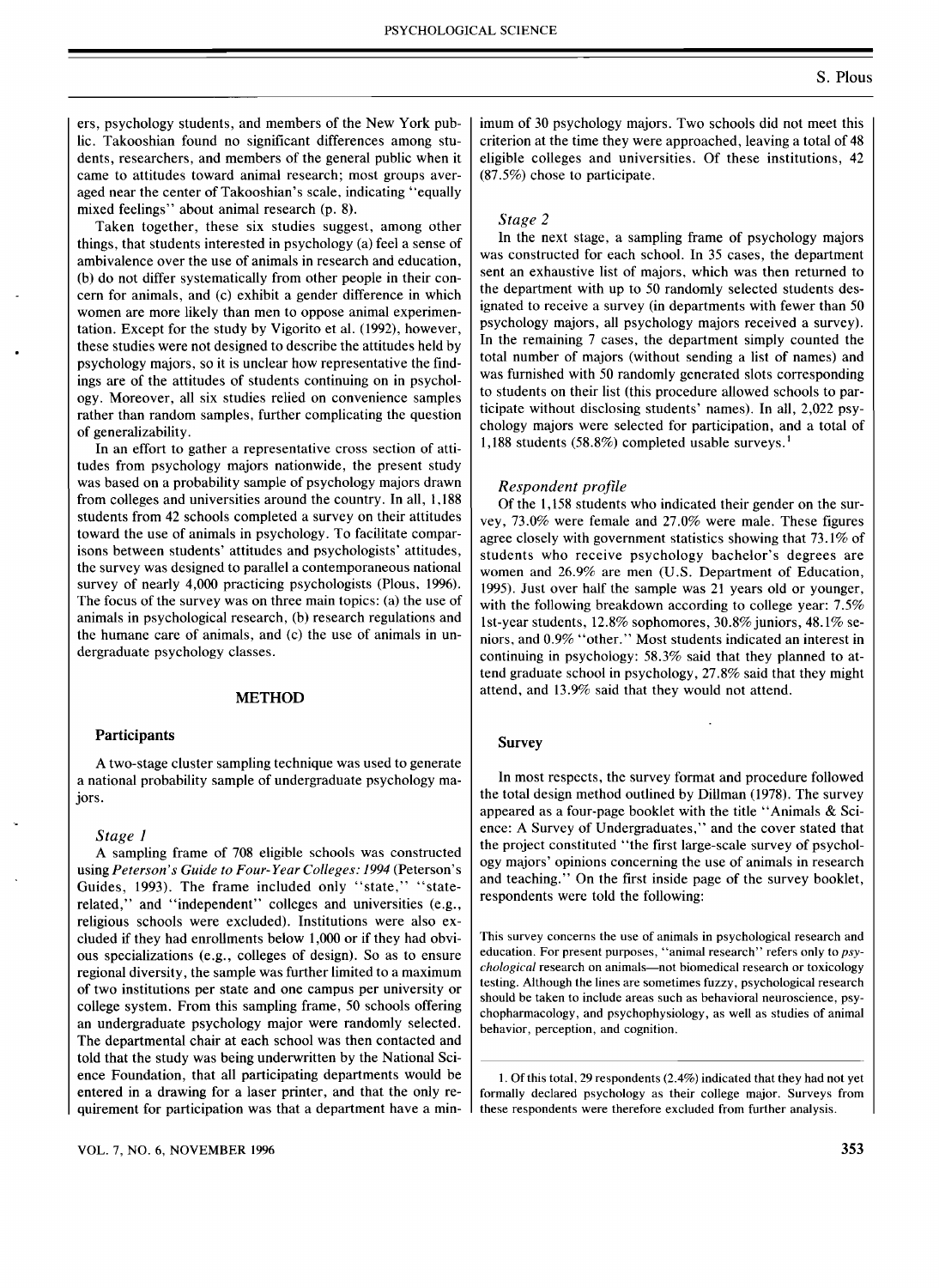# Use of Animals

| Attitude                                                                                                                             | Psychology majors | Psychologists |
|--------------------------------------------------------------------------------------------------------------------------------------|-------------------|---------------|
| In general, do you <i>support</i> or <i>oppose</i> the use of animals in psychological research?***                                  |                   |               |
| Strongly support                                                                                                                     | 14.3              | 31.4          |
| Support                                                                                                                              | 57.4              | 48.6          |
| Oppose                                                                                                                               | 13.8              | 9.1           |
| Strongly oppose                                                                                                                      | 4.7               | 5.0           |
| Not sure                                                                                                                             | 9.8               | 5.8           |
| Do you believe that the use of animals in psychological research is necessary for                                                    |                   |               |
| progress in psychology, or not?                                                                                                      |                   |               |
| Yes                                                                                                                                  | 68.4              | 68.9          |
| N <sub>0</sub>                                                                                                                       | 15.7              | 13.4          |
| Not sure                                                                                                                             | 15.9              | 17.7          |
| Some people say that funds for animal research would be better spent studying humans.                                                |                   |               |
| Others feel that funding for animal research should be maintained or increased. What                                                 |                   |               |
| is your opinion?<br>Decrease portion of funds spent on animal research                                                               | 28.2              | 29.4          |
| Maintain portion of funds spent on animal research                                                                                   | 65.0              | 64.5          |
| <i>Increase</i> portion of funds spent on animal research                                                                            | 6.8               | 6.1           |
|                                                                                                                                      |                   |               |
| In general, how do you feel about the legal regulations governing animal research?**<br>They should be tougher and/or more inclusive | 38.6              | 32.3          |
|                                                                                                                                      |                   |               |
| They are adequate and should be maintained<br>They are excessive and should be reduced                                               | 55.1<br>6.2       | 61.2<br>6.5   |
| Federal regulations protect the "psychological well-being" of primates used in research.                                             |                   |               |
| Do you support or oppose the idea of protecting the psychological well-being of                                                      |                   |               |
| primates?                                                                                                                            |                   |               |
| Support                                                                                                                              | 85.1              | 85.9          |
| Oppose                                                                                                                               | 4.0               | 3.9           |
| Not sure                                                                                                                             | 10.9              | 10.2          |
| Before being granted approval to run an experiment, investigators in Great Britain,                                                  |                   |               |
| Canada, and the Netherlands are required to assess the degree of pain animals may                                                    |                   |               |
| experience. Would you <i>support</i> or <i>oppose</i> a similar requirement in the United States?*                                   |                   |               |
| Support                                                                                                                              | 85.2              | 81.2          |
| Oppose                                                                                                                               | 7.0               | 7.2           |
| Not sure                                                                                                                             | 7.8               | 11.6          |
| As far as you know, are the animals used in psychological research treated humanely, or                                              |                   |               |
| not?                                                                                                                                 |                   |               |
| Yes                                                                                                                                  | 43.9              | 42.8          |
| No.                                                                                                                                  | 11.7              | 10.7          |
| Not sure                                                                                                                             | 44.4              | 46.6          |
| In general, do you <i>support</i> or <i>oppose</i> the use of animals in undergraduate psychology<br>courses?                        |                   |               |
| Support                                                                                                                              | 56.9              | 57.8          |
| Oppose                                                                                                                               | 28.4              | 26.2          |
| Not sure                                                                                                                             | 14.7              | 16.0          |
| Do you feel that laboratory work with animals should be a required part of the<br>undergraduate psychology major?*                   |                   |               |
| <b>Yes</b>                                                                                                                           | 34.1              | 31.1          |
|                                                                                                                                      |                   | 53.9          |
| N <sub>0</sub>                                                                                                                       | 54.3              |               |
| Not sure                                                                                                                             | 11.6              | 15.0          |
| <i>Note.</i> Some percentages do not add up to 100 because of rounding.                                                              |                   |               |

After these instructions came a series of questions asking students about their support for animal research, their attitudes and knowledge concerning various animal welfare regulations, and their attitudes about the use of animals in psychology education (see Table 1), Next, an empty table was presented, with four columns labeled "Primates," "Dogs," "Rats," and "Pigeons," and three rows labeled "Observational studies in nat-

uralistic settings," "Research involving caging or confinement, but no physical pain or death," and "Research involving physical pain or death." Students were instructed to "place a ' + ' in a cell when you think that psychological research is usually justified, a '-' in a cell when you think that psychological research is usually *unjustified,* and leave the cell blank if you do not have a strong opinion one way or the other. For present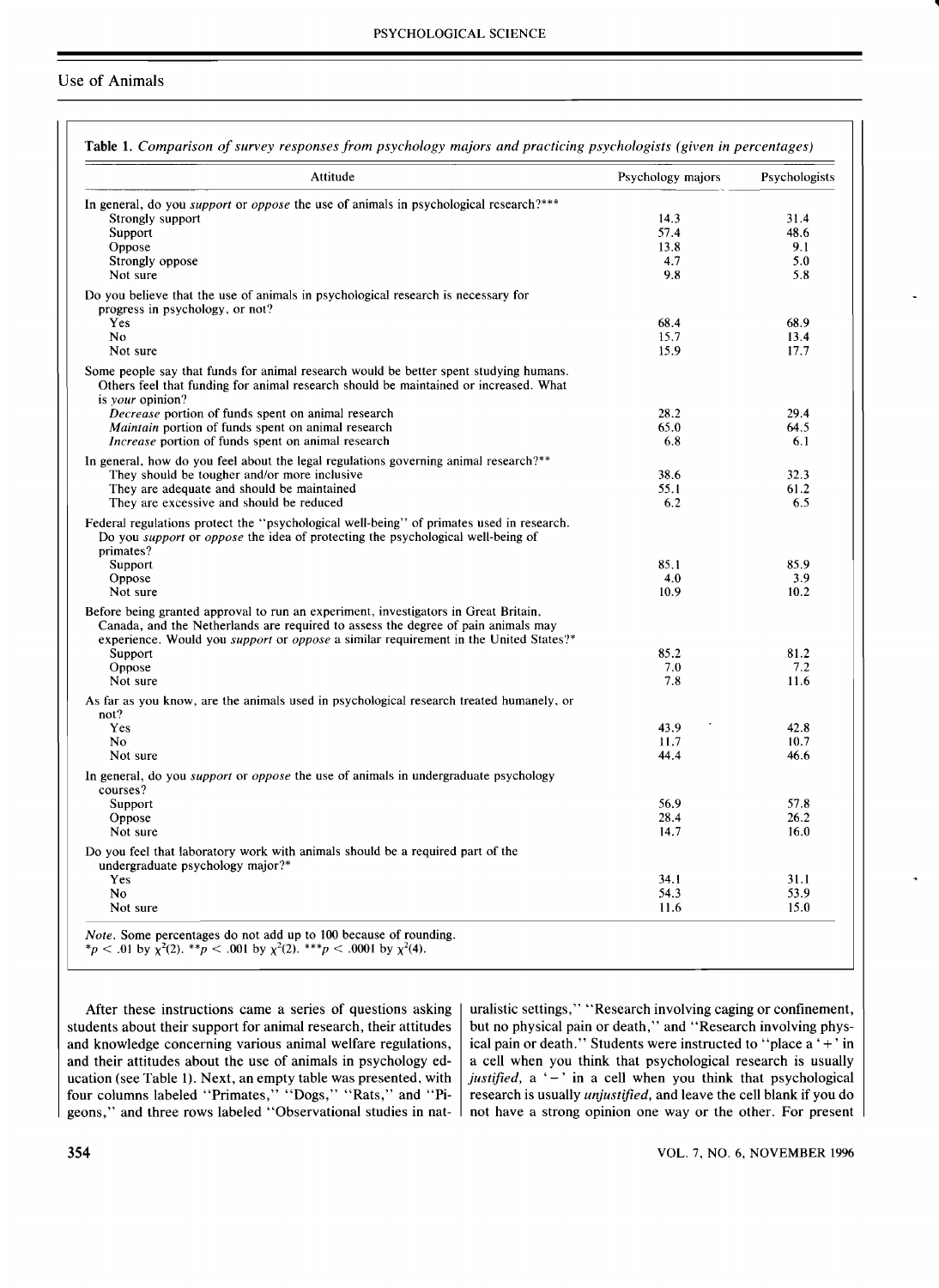purposes, assume all research has been institutionally approved and deemed of scientific merit." Following this question, students were asked several self-descriptive questions (e.g., gender, age, desire to attend graduate school), and they were invited to submit additional comments.

## Independent Ratings

Because the survey covered a controversial topic, special steps were taken to minimize experimenter bias and social demand characteristics. As part of this effort, the survey was independently rated for clarity, balance. and neutrality in tone by 100 anonymous psychology majors drawn from three schools (for details on these ratings, see PIous, 1996). Results showed that 96 of these students thought the survey was very or fairly clear; 69 students thought the survey was fairly balanced, 21 thought it favored animal research, 9 thought it opposed animal research, and 1 did not answer; and the mean rating of tone on a 9-point scale was 5.2 (not significantly different from the neutral point of 5.0). These ratings suggest that the survey was generally perceived as clear, balanced, and neutral in tone.

#### Procedure

The survey was distributed in October 1994. Although the mode of distribution varied somewhat from school to school, all students received the same standard packet of materials: (a) a hand-signed cover letter from the author, (b) a memo from the departmental chair or representative telling students where to return their completed surveys, (c) a survey booklet, and (d) a return envelope marked' 'Completed Survey." The cover letter explained that students had been chosen randomly as part of a sample of psychology majors from around the country, and it stressed that the survey was anonymous. The cover letter also instructed students to seal their completed survey in the enclosed envelope and return it to the person listed in the memo, so that the person collecting the surveys could enter all participants in a drawing for \$500 as a way of thanking them for their time. Survey responses were included in the study if they were received by March 1, 1995. After that date, drawings were held for the laser printer and \$500 prize, and the awards were sent to the winning department and student participant, respectively.

### RESULTS

One of the most striking results to emerge from this study was the close correspondence between students' attitudes and the attitudes of professional psychologists (see Table 1). With few exceptions, the marginal distributions of opinion given by psychology majors were within 3% of the opinions given by practicing psychologists in the parallel survey mentioned earlier (PIous, 1996). Although psychology majors were somewhat less likely than psychologists to be strong supporters of animal research, a clear majority approved of using animals in both research and teaching.

As with the survey of psychologists, however, this support for animal research did not extend to experiments involving pain or death. For example, even though the experiments were described as "institutionally approved and deemed of scientific merit," only 10.3% of students felt that painful or terminal research on primates was justified, and only 9.4% approved of such experiments with dogs (compared with 78.8% and 79.7% of respondents opposed, respectively, and the remainder having no strong opinion one way or the other). Similarly, only 21.6% of students felt that painful or terminal experiments on pigeons were justified, and only 29.1% approved of such research on rats (compared with 64.3% and 58.3% opposed; see Fig. 1 for the margin of support on each item, calculated as the percentage of respondents in favor minus the percentage opposed).

Students were also asked two questions about the Animal Welfare Act. The first item, intended to assess knowledge, was as follows: "The Animal Welfare Act is a federal law that governs the use of animals in research. As far as you know, which of the following animals are presently covered under this law?" Possible responses were "Primates," "Dogs," "Cats," "Pigeons," "Rats and mice," "Reptiles," and "None of these animals." In answer to this question, 84.4% of students responded correctly that primates are protected under the Animal Welfare Act, 74.8% responded correctly that dogs are covered, and 72.3% responded correctly that cats are covered. At the same time, 62.1% mistakenly believed that rats and mice are covered, 38.5% mistakenly believed that pigeons are covered, and 18.1% mistakenly believed that reptiles are covered. All



Fig. 1. Margin of support for various types of research. Respondents were given an empty table with four columns labeled 'Primates," "Dogs," "Rats," and "Pigeons," and three rows labeled "Observational studies in naturalistic settings," "Research involving caging or confinement, but no physical pain or death," and "Research involving physical pain or death." They were told to assume that the research was "institutionally approved and deemed of scientific merit," and they were asked to indicate whether each type of research was usually justified or unjustified (see the text). Margin of support equals the percentage of respondents saying "justified" minus the percentage of respondents saying "unjustified."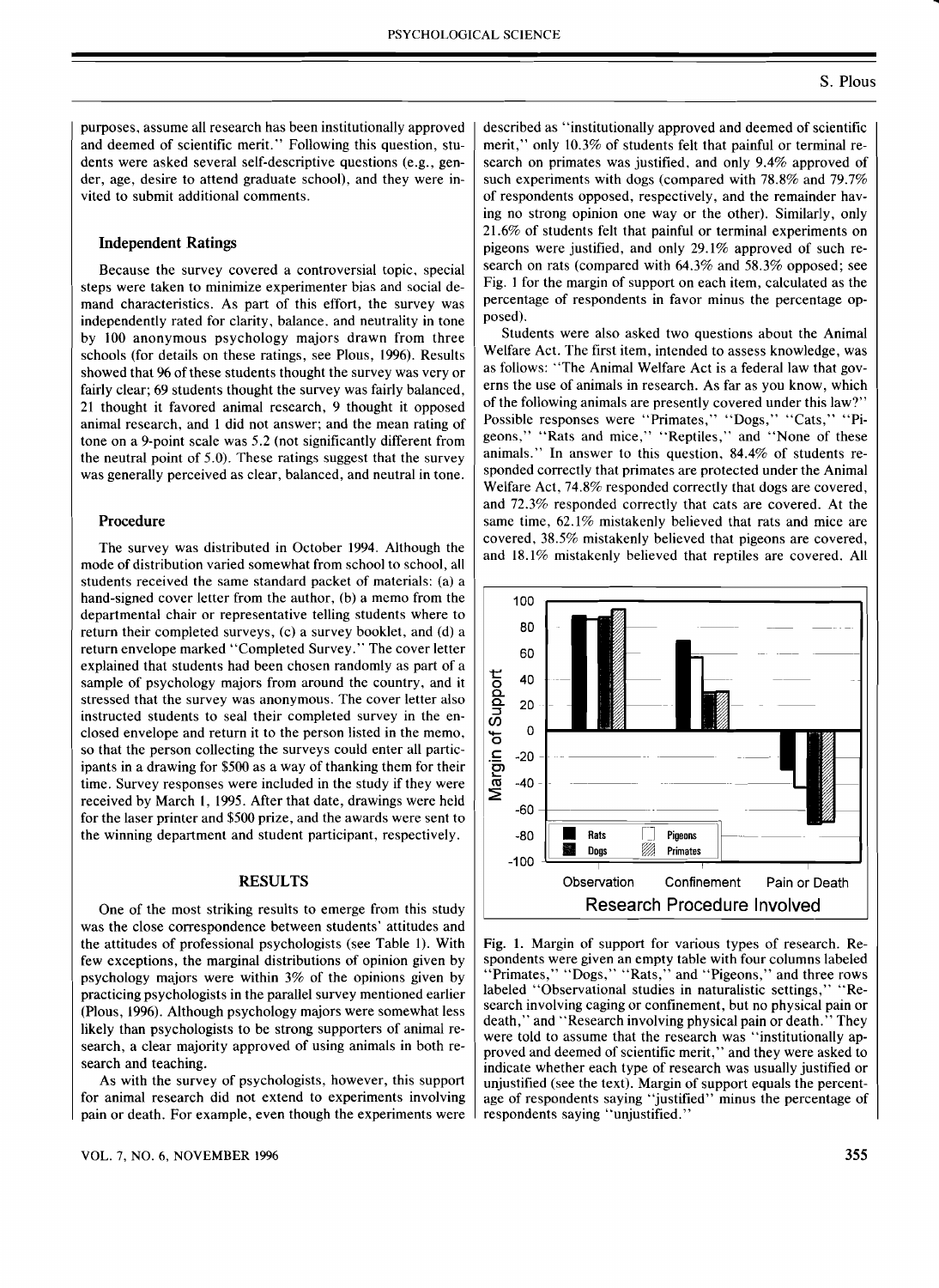## Use of Animals

told, only 18.9% of psychology majors were able to answer this question accurately, and the percentage answering correctly did not increase with additional years in college or with experience taking college courses that use animals.

The second question about the Animal Welfare Act was, "Regardless of the species now covered under the Animal Welfare Act, which of the following animals should, in *your* opinion, receive federal protection when used for research?" (the response categories were the same as for the previous question). Approximately 90% of students felt that primates, dogs, and cats should be covered (89.6%, 90.6%, and 87.1%, respectively), and roughly two thirds felt that rats and mice, pigeons, and reptiles should be covered (65.9%, 68.0%, and 64.3%, respectively).

### Internal Analyses

A number of internal comparisons were conducted, including breakdowns by gender, graduate school aspirations, college year, selectivity of the schools; and geographic region of the schools. The highlights of these analyses are given in this section.

#### *Gender*

In keeping with the results of previous research (Broida et aI., 1993; Galvin & Herzog, 1992; Herzog, Betchart, & Pittman, 1991), males  $(n = 313)$  were far more supportive of animal research than females were ( $n = 845$ ). For example, males were more likely than females to label themselves strong supporters of animal research (25.2% vs. 10.2%), were more likely to believe that research animals are treated humanely (54.3% vs. 40.0%), and were more likely to support the use of animals in undergraduate psychology courses (68.2% vs. 52.6%). Conversely, females were more likely to support cuts in spending for animal research (32.4% vs. 17.9%) and were more likely to advocate strengthening the legal regulations that govern animal research (42.8% vs. 27.1%). All of these differences were significant at the .001 level by chi-square test.

#### *Graduate school aspirations and college year*

The attitudes of psychology majors did not differ substantially depending on whether they planned to attend graduate school ( $n = 676$ ), were unsure ( $n = 322$ ), or did not plan to attend graduate school ( $n = 161$ ). Likewise, there were relatively few differences among underclass students ( $n = 235$ ), juniors ( $n = 357$ ), and seniors ( $n = 557$ ). A significant difference did emerge, however, in response to the question "If you were to attend graduate school, would you consider a career conducting animal research?" This question was answered negatively by 50.4% of underclass students, 51.7% of juniors, and 60.9% of seniors,  $\chi^2(2, N = 1,138) = 10.98, p < .005$ . Across all college years, 15.7% of students planning to attend graduate school said they would consider a career conducting animal research, 53.5% said they would not, and the rest were unsure.

# *Selectivity of the school*

Attitudes about animal research were significantly related to whether students attended a highly selective school ( $n = 252$ ). a moderately selective school ( $n = 662$ ), or a minimally selective school ( $n = 245$ ). Selectivity classifications were based on ratings of "entrance difficulty" contained in *Peterson's Guide to Four-Year Colleges:* /995 (Peterson's Guides, 1994; or if this information was unavailable for a particular school, the 5-point ratings in Straughn & Straughn, 1992). Schools were classified as highly selective if they received a 4- or 5-star rating in *Peterson's Guide,* moderately selective if they received a 3-star rating in *Peterson's Guide,* and minimally selective if they received a 1- or 2-star rating in *Peterson's Guide.* In general, selectivity was negatively related to support for animal research. For example, students at selective schools were relatively more likely to favor tougher or more inclusive regulations,  $\chi^2(2, N = 1,136) = 8.69, p < .02$ ; more likely to oppose animal laboratories as a required part of the psychology major,  $\chi^2(2, N = 1,153) = 12.15, p < .003$ ; more likely to say that they would not consider a career in animal research,  $\chi^2(2, N =$ 1,147) = 10.91,  $p < .005$ ; and less likely to regard painful or terminal research on primates as justified,  $\chi^2(2, N = 1,120)$  = 11.88,  $p < .003$ .

### *Geographic region*

Attitudes also varied depending on whether students attended a school in the Southern region of the United States (n  $=$  358), the Western-Mountain region ( $n = 266$ ), the Midwestern region ( $n = 259$ ), or the Northeast/Mid-Atlantic region ( $n =$ 276). On the whole, students in the Southern and Western-Mountain regions were most supportive of animal research, students from the Northeast/Mid-Atlantic region were most opposed to animal research, and students in the Midwest fell somewhere in between. For instance, the percentage of students who felt that research animals are'treated humanely was 51.5% in the South, 47.5% in the Western-Mountain region, 40.9% in the Midwest, and 33.3% in the Northeast/Mid-Atlantic region,  $\chi^2(3, N = 1,150) = 23.21, p < .001$ . These results are consistent with national surveys on biomedical research showing greater support for animal experimentation in the West than in the Northeast (American Medical Association, 1989; Foundation for Biomedical Research, 1985).

#### Statistics on Animal Use

In a supplemental survey, the chair (or designated representative) of each psychology department was asked whether any faculty members were currently conducting research on animals, and whether the number of faculty members conducting animal research had increased over the past 10 years, decreased over the past 10 years, or stayed the same. Just over half the departments ( $n = 22$ ) had at least one faculty member who conducted animal research. Sixteen departments reported a decline in animal research, 5 reported an increase, and 21 reported no change over the past 10 years. This difference represents a significant decline in animal research,  $\chi^2(2, N = 42) = 9.57, p$ < .009, and it corroborates earlier declines observed by other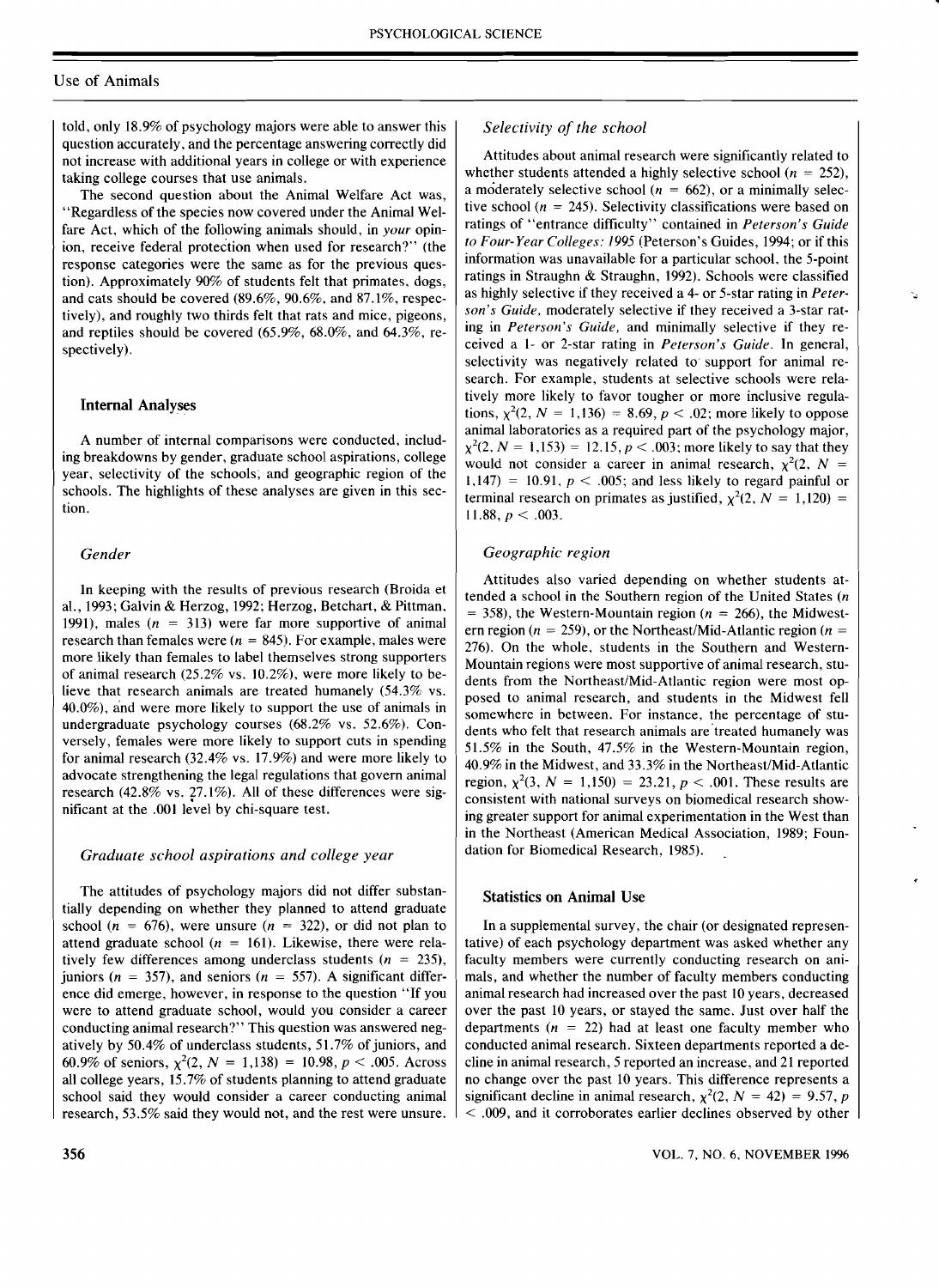researchers (Benedict & Stoloff, 1991; Gallup & Eddy, 1990; Thomas & Blackman, 1992).

 $\chi^2(3, N = 1,141) = 50.90, p < .001.$ As for the use of animals in teaching, half of the participating schools ( $n = 21$ ) offered psychology classes in which animals were used (i.e., as part of a class demonstration or animal laboratory), but only 37.0% of students at these schools reported having taken such courses (20.4% of the total sample). Also, the percentage of students who reported having taken animal course work differed by region: 32.5% of students in the South had taken such courses, compared with 17.8% of students in the Western-Mountain region, 10.2% of students in the Midwest, and 17.0% of students in the Northeast/Mid-Atlantic region,

## DISCUSSION

The present results suggest that most psychology majors support the use of animals in psychological research and teaching. Nearly three quarters of those surveyed expressed some level of support for animal research, more than two thirds viewed animal research as necessary for progress in psychology, and more than half supported the use of animals in undergraduate psychology courses. These findings closely match the results of a related survey of practicing psychologists (Pious, 1996). At the same time, most students were opposed to animal research involving pain or death. This opposition may have important consequences for the future of areas such as behavioral neuroscience, psychopharmacology, and psychophysiology, in which animals are often put to death following the research. Moreover, opposition to animal research was greatest among psychology majors at selective schools—precisely those students who are most likely to gain admission to graduate school and ultimately become the next generation of psychologists.

Many psychology majors also felt that the regulations governing animal research should be strengthened, and most students supported two specific extensions of animal welfare policy. First, 85% of those surveyed felt that before being granted approval for an experiment, investigators should be required to assess the pain animals may experience (such pain assessments are mandatory in Canada and certain European countries, but not in the United States). Second, most students felt that rats and mice, pigeons, and reptiles should receive protection under the Animal Welfare Act. Such a change in policy would apply to the majority of animal researchers in psychology because roughly 95% of all animals used in psychological research are rats, mice, or birds (Gallup & Suarez, 1985).

On the whole, then, these results are consistent with earlier studies showing a high degree of ambivalence on the part of psychology students (e.g., Sieber, 1986; Takooshian, 1988). Most psychology majors in the present study viewed the animal research enterprise as valuable, yet most were also troubled by the infliction of pain or death, and many questioned whether research animals are treated humanely. Of course, given a survey return rate of less than 60%, it is possible that sample selection biases served to inflate the level of expressed ambivalence. Such biases are unlikely in this case, however, because the return rates at participating schools failed to correlate sig-

What implications do these results have for the future of animal research in psychology? Overall, they suggest that animals will continue to be used in research and teaching, but that the level of animal use will probably decline over time. The evidence for such a projection is fourfold. First, as discussed earlier, several studies (including the present one) have found that a decline in animal research is already under way (Benedict & Stoloff, 1991; Gallup & Eddy, 1990; Rowan & Loew, 1995; Thomas & Blackman, 1992). Second, undergraduate animal laboratories—a traditional staple of the psychology major—are no longer taken by most students and are no longer offered by most psychology departments. Third, female students support animal research significantly less than male students do, and the percentage of female psychologists is growing (Pion et aI., 1996). Finally, despite the general similarity in attitudes between psychology majors and practicing psychologists, the percentage of students who described themselves as strong supporters of animal research was less than half the percentage of psychologists who did so (14% vs. 31%). Thus, without a larger core of strongly committed advocates of animal research, the current trend away from animal use is unlikely to reverse in the foreseeable future.

Acknowledgments-This material is based on work supported by the National Science Foundation under Grant No. SBR-9320062. I wish to thank the students, faculty, and staff at each of the participating schools; Lourdes Chen and Geoffrey Urbaniak for their assistance with survey preparation and data entry; Hal Herzog, Heather Nash, and Steve Mayer for gathering independent ratings of the survey form; and Diane Ersepke for help with all phases of the work.

### REFERENCES

American Medical Association. (989). *AMA surveys of physician and public opinion on health care issues: 1989.* Chicago: Author.

- Baldwin, E. (1993). The case for animal research in psychology. *Journal of Social Issues,* 49, 121-131.
- Benedict, J., & Stoloff, M. (1991). Animal laboratory facilities at "America's best" undergraduate colleges. *American Psychologist,* 46, 535-536.
- Bowd, A.D., & Shapiro, K.J. (1993). The case against laboratory animal research in psychology. *Journal of Social Issues,* 49, 133-142.
- Broida, J., Tingley. L., Kimball, R., & Miele. J. (1993). Personality differences between pro- and anti-vivisectionists. *Society and Animals, 1,* 129-144.
- Dillman, D.A. (1978). *Mail and telephone surveys: The total design method.* New York: Wiley.
- Foundation for Biomedical Research. (1985). *Members of the American public comment on the use of animals in medical research and testing.* (Available from the Foundation for Biomedical Research, 818 Connecticut Avenue. NW, Suite 303, Washington, DC 20006)
- Gallup, G.G., Jr., & Eddy. T.J. (990). Animal facilities survey. *American Psychologist,* 45, 400-401.
- Gallup, G.G., Jr., & Suarez, S.D. (1985). Alternatives to the use of animals in psychological research. *American Psychologist, 40,* 1104-1111.
- Galvin, S.L., & Herzog, H.A., Jr. (992). Ethical ideology, animal rights activism, and attitudes toward the treatment of animals. *Ethics* & *Behavior, 2,*  141-149.
- Herzog, H.A., & Galvin, S. (in press). Common sense and the mental lives of animals: An empirical approach. In R. Mitchell, N. Thompson, & L. Myles rEds.), *Anthropomorphism, anecdotes, and animals.* Albany, NY: SUNY University Press.